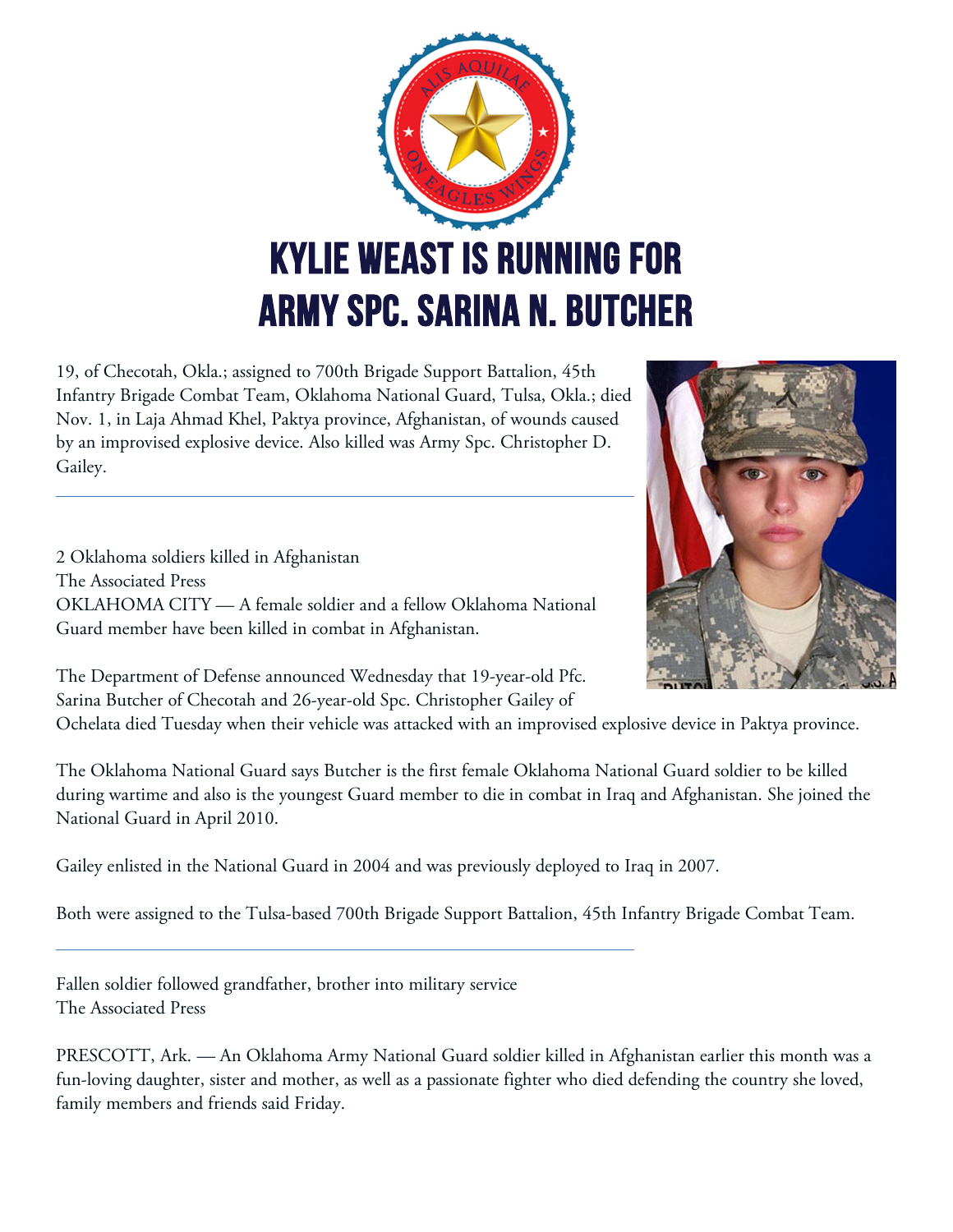

Hundreds gathered at Brazzel-Cornish Funeral Home to remember Spc. Sarina Butcher, a Crossett, Ark., native who grew up in Checotah, Okla., the Tulsa World reported.

Butcher, 19, was killed in Afghanistan's Paktia Province on Nov. 1 when the vehicle in which she was riding was hit by a roadside bomb. She was the first female Oklahoma National Guard soldier to be killed during wartime and also was the youngest Guard member to die in the Afghanistan and Iraq wars.

"She was fun-loving," Butcher's grandfather, Clayton Mills, said during the funeral. "She would make a joke out of anything to get people to laugh."

Butcher came from a military family, following in "her grandfather's and brother's footsteps," the Rev. Rayford Mills, Butcher's great-uncle, said.

Rayford Mills recalled that when Butcher was a child, she saw him and his wife planting flowers in the garden outside. She asked if she could help, he said.

"She planted those flowers just as carefully as she could," he said. "And she served her country as long as she could, as bravely as she could."

Clayton Mills said that was just the kind of person she was.

"She was barely 5-foot-2, and her heart was bigger than she was," he said.

Rep. Mike Ross said she will be remembered for more than being so young when she died.

"She will be remembered for being an outstanding soldier," Ross, D-Ark., said.





## \* \* \* \*